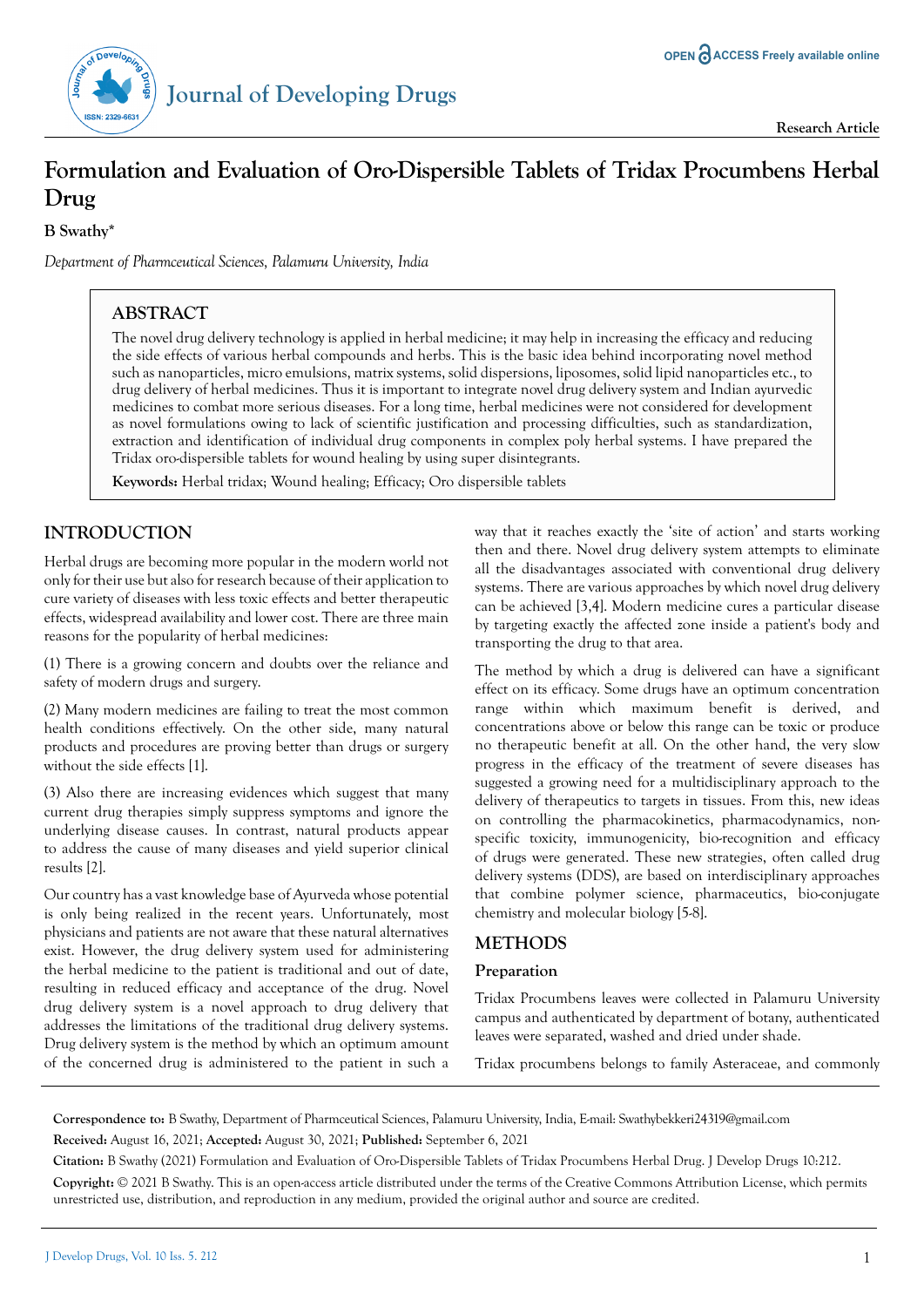known as Gaddi chamanthi (in telugu), Vettukaaya thalai (in tamil).

Tridax procumbens leaves have vast benefits like wound healing, antidiabetic, antibacterial, antiplasmodial, antihepatotoxic, antioxidant, anti-microbial, immune modulatory and anti-cancer.

The plant was collected from surrounding area of Palamuru University and authenticated by Department of Botany Palamuru University.

Based on literature and traditional knowledge the leaves were selected for wound healing study

#### **Extraction**

The extracts of Tridax using a soxhlet extractor from Juice of fresh leaves, dried leaves powder, air dried whole plant is pulverized and extracts are prepared for 72 hours and the yield found to be 6% W/V at room temperature. Standard solutions were prepared in methanol for alkaloids and tannins and methylene chloride for phytosterols.

Extraction was carried out using Ethanolic Water mixture in the ratio of 7:3. To extract all the components by percolation for 48 hrs. The Extract was dried at 40°C and stored in a desiccators. It is used for phyto-chemical screening and standardization (Table 1) (Figure 1).

**Table 1:** Standard calibration data.

| S.no | Concentration $(\mu g/ml)$ | Mean absorbance 469<br>nm |  |  |
|------|----------------------------|---------------------------|--|--|
| l.   |                            |                           |  |  |
| 2.   | 10                         | 0.603                     |  |  |
| 3.   | 20                         | 1.202                     |  |  |
| 4.   | 30                         | 1.813                     |  |  |
| 5.   | 40                         | 2.36                      |  |  |
| 6.   | 50                         | 2.903                     |  |  |
| 7.   | 60                         | 3.4                       |  |  |
| 8.   | 70                         | 3.884                     |  |  |



**Figure 1:** Preparation of standard calibration curve

The extracts are subjected to phyto-chemical screening using following standard procedures for determining chemical constituents.

- Test for Alkaloids
- Test for Tannins
- Test for Phenol
- Test for Falvonoids
- **B** Swathy **OPEN ACCESS** Freely available online
	- Test for Saponins

The extract is tested for organoleptic studies and physicochemical analysis like moisture content, loss on drying, ash value, acid insoluble value and water soluble value (Table 2).

**Table 2:** Phytochemical analysis of the extract.

| S.no | Parameters           | Observation |
|------|----------------------|-------------|
| 1.   | Colour               | Dark green  |
| 2.   | Odour                | Intense     |
| 3.   | <b>Taste</b>         | Bitter      |
| 4.   | Moisture content     | 0.42        |
| 5.   | Loss on drying       | 9.5         |
| 6.   | Ash value            | 11.02%      |
| 7.   | Acid insoluble value | 2.0         |
| 8.   | Water soluble value  | 4.5         |

### **Compatibility studies of drug and formulation components**

• The compatibility of drug and polymers under experimental conditions is important prerequisite before formulation.

It is therefore necessary to confirm that the drug does not react with the polymers and excipients under experimental conditions and not affecting the shelf life of product or any other unwanted effects on the formulation.

- The physical mixture of drug and polymers was used for compatibility study.
- Mixtures of extract and excipients were kept in sealed vials and observed for any change in physical properties (Table 3).

| Table 3: Compatibility studies       |           |                           |                               |                                                               |  |  |  |  |  |
|--------------------------------------|-----------|---------------------------|-------------------------------|---------------------------------------------------------------|--|--|--|--|--|
| Sample                               | Room temp | $40^{\circ}$ C in<br>oven | $65\% \pm 5\%$                | $30^{\circ}$ C ± 2°C/ $40^{\circ}$ C ± 2°C/<br>$75\% \pm 5\%$ |  |  |  |  |  |
| Extract +Lactose                     | No Change | No Change                 | No Change                     | No Change                                                     |  |  |  |  |  |
| Extract +Man-<br>nitol               | No Change | No Change                 | No Change                     | No Change                                                     |  |  |  |  |  |
| Extract +PVP<br>K 30                 | No Change |                           | No Change No Change           | No Change                                                     |  |  |  |  |  |
| Extract +Starch                      | No Change | No Change                 | No Change                     | No Change                                                     |  |  |  |  |  |
| Extract +SSG                         | No Change | No Change                 | No Change                     | No Change                                                     |  |  |  |  |  |
| Crosspovidone                        | No Change | No Change                 | No Change                     | No Change                                                     |  |  |  |  |  |
| Extract+ Crosscar-<br>mellose sodium | No Change |                           | No Change No Change           | No Change                                                     |  |  |  |  |  |
| Extract +Magne-<br>sium stearate     | No Change |                           | No Change No Change           | No Change                                                     |  |  |  |  |  |
| Extract +Sod.<br>Sacharine           | No Change |                           | No Change No Change           | No Change                                                     |  |  |  |  |  |
| Extract +Citric<br>acid              | No Change |                           | No Change No Change No Change |                                                               |  |  |  |  |  |

#### **Formulation and evaluation of oro-dispersible tablets of herbal drug**

- Oro-dispersible tablets are defined as uncoated tablets intended to be placed in the mouth where they disperse readily within 3 min before swallowing.
- Oro-dispersible tablets are also called as orally disintegrating tablets, mouth-dissolving tablets, rapid-dissolving tablets, fast disintegrating tablets, fast dissolving tablets.
- Like all other solid dosage forms, they are also evaluated for hardness, friability, wetting time, moisture uptake,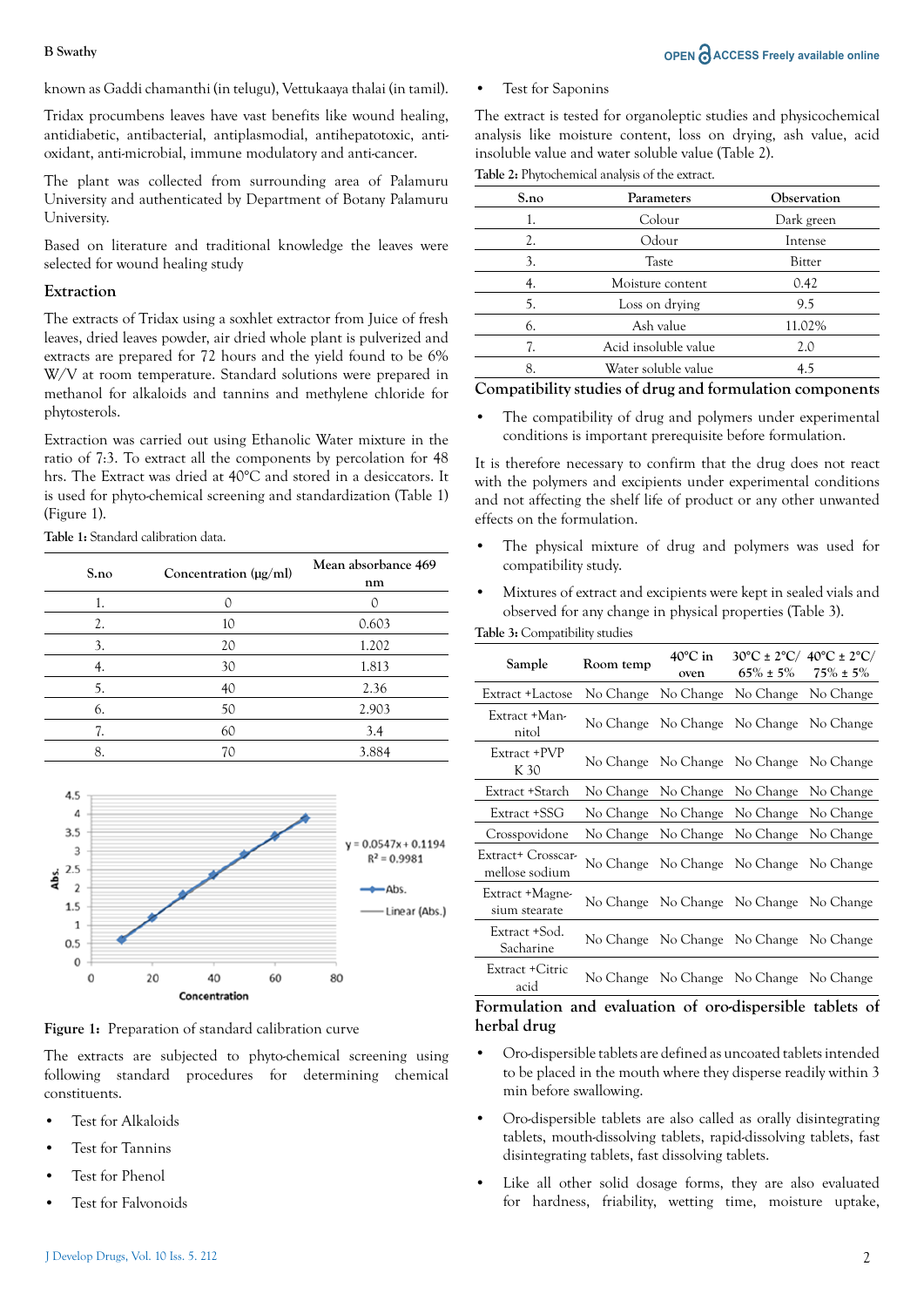### **B** Swathy **OPEN ACCESS Freely available online**

disintegration test, and dissolution test.

- Formulation of ODT is done by using super disintegrants, binders, taste enhancers, glidants, diluents, anti-oxidants.
- Lactose, polyvinylpyrollidinek 30, sodium starch glycolate,
- Crosspovidone, crascarmellosesodium, mannitol, magnesium stearate, starch, sodium saccharin, citric acid are used in formulating ODT.
- ODTs are formulated by using direct compression method.

**Table 4:** Formulation chart for Oro-Dispersible Tablets

The accurately weighed materials were mixed with required quantities of superdisintegrants, lubricant and blended for 5 minutes in polybag to form a homogenous powder mix and pre formulation studies have been performed for this blends and compressed using 6 mm round concave punch set on an instrumented 16 station rotary tablet press (Cadmach model CMD4, Ahmedabad, India) [9-15] (Tables 4-7).

# **RESULTS**

Post compression evaluation parameters (Tables 8 and 9).

|                             | Formulations |                          |                          |                          |                          |                          |       |                          |  |
|-----------------------------|--------------|--------------------------|--------------------------|--------------------------|--------------------------|--------------------------|-------|--------------------------|--|
| Ingredients                 | F1           | F <sub>2</sub>           | F <sub>3</sub>           | F <sub>4</sub>           | F <sub>5</sub>           | F <sub>6</sub>           | F7    | F <sub>8</sub>           |  |
| Extract                     | 30%          | 30%                      | 30%                      | 30%                      | 30%                      | 30%                      | 30%   | 30%                      |  |
| Lactose                     | 30%          | 30%                      | 30%                      | 30%                      | 30%                      | 30%                      | 30%   | 30%                      |  |
| Mannitol                    | 25.8         | 20.8                     | 32.8                     | 31.8                     | 30.8                     | 32.8                     | 31.8  | 30.8                     |  |
| <b>PVP K30</b>              | 2%           | 2%                       | 2%                       | 2%                       | 2%                       | 2%                       | 2%    | 2%                       |  |
| Starch                      | 10%          | 15%                      | $\overline{\phantom{a}}$ | ٠                        | $\overline{\phantom{a}}$ | ٠                        | ٠     | $\overline{\phantom{a}}$ |  |
| <b>SSG</b>                  | ٠            | $\overline{\phantom{a}}$ | 3                        | 4                        | 5                        | $\overline{\phantom{a}}$ | ٠     | $\overline{\phantom{a}}$ |  |
| Crosspovidone               | ٠            | $\overline{\phantom{a}}$ | $\overline{\phantom{a}}$ | $\overline{\phantom{a}}$ | $\overline{\phantom{a}}$ | 3                        | 4     |                          |  |
| Crosscarmel-<br>lose sodium | ٠            | $\overline{\phantom{a}}$ | $\overline{\phantom{a}}$ | $\overline{\phantom{a}}$ | $\overline{\phantom{a}}$ | ٠                        | ٠     | $\overline{\phantom{a}}$ |  |
| Magnesium<br>stearate       | 1%           | 1%                       | 1%                       | 1%                       | 1%                       | 1%                       | 1%    | $1\%$                    |  |
| Sod.Sacharine               | $1\%$        | 1%                       | $1\%$                    | 1%                       | 1%                       | 1%                       | 1%    | $1\%$                    |  |
| Citric acid                 | 0.20%        | 0.20%                    | 0.20%                    | 0.20%                    | 0.20%                    | 0.20%                    | 0.20% | 0.20%                    |  |

**Table 5:** Formulation chart for Oro-Dispersible Tablets

|                           | Formulations             |                          |                          |                          |                          |                          |                          |                          |  |
|---------------------------|--------------------------|--------------------------|--------------------------|--------------------------|--------------------------|--------------------------|--------------------------|--------------------------|--|
| Ingredients               | F <sub>9</sub>           | F10                      | F11                      | F12                      | F <sub>13</sub>          | F14                      | F <sub>15</sub>          | F <sub>16</sub>          |  |
| Extract                   | 30%                      | 30%                      | 30%                      | 30%                      | 30%                      | 30%                      | 30%                      | 30%                      |  |
| Lactose                   | 30%                      | 30%                      | 30%                      | 30%                      | 30%                      | 30%                      | 30%                      | 30%                      |  |
| Mannitol                  | 32.8                     | 31.8                     | 30.8                     | 32.8                     | 31.8                     | 30.8                     | 31.8                     | 31.8                     |  |
| <b>PVP K 30</b>           | 2%                       | 2%                       | 2%                       | 2%                       | 2%                       | 2%                       | 2%                       | 2%                       |  |
| Starch                    | $\overline{\phantom{a}}$ | $\overline{\phantom{a}}$ | $\overline{\phantom{a}}$ | $\overline{\phantom{a}}$ | $\overline{\phantom{a}}$ | $\overline{\phantom{a}}$ | ٠                        | ٠                        |  |
| SSG                       | ٠                        | ٠                        | ٠                        | ٠                        | ٠                        | $\overline{\phantom{a}}$ | 2%                       | $\overline{\phantom{a}}$ |  |
| Crosspovidone             | $\overline{\phantom{a}}$ | $\overline{\phantom{a}}$ | $\overline{\phantom{a}}$ | $\tilde{\phantom{a}}$    | $\overline{\phantom{a}}$ | $\overline{\phantom{a}}$ | 2%                       | 2%                       |  |
| Crosscarmellose<br>sodium | 3                        | $\overline{4}$           | 5                        | $\overline{\phantom{a}}$ | $\overline{\phantom{a}}$ | $\overline{\phantom{a}}$ | $\overline{\phantom{a}}$ | $2\%$                    |  |
| Magnesium<br>stearate     | $1\%$                    | 1%                       | 1%                       | $1\%$                    | $1\%$                    | $1\%$                    | $1\%$                    | 1%                       |  |
| Sod.Sacharine             | 1%                       | 1%                       | 1%                       | 1%                       | 1%                       | 1%                       | 1%                       | $1\%$                    |  |
| Citric acid               | 0.20%                    | 0.20%                    | 0.20%                    | 0.20%                    | 0.20%                    | 0.20%                    | 0.20%                    | 0.20%                    |  |

**Table 6:** Pre-Formulation studies for powdered drug blend

|                                                 | <b>Formulations</b> |                 |                 |                |                 |                |                 |                 |
|-------------------------------------------------|---------------------|-----------------|-----------------|----------------|-----------------|----------------|-----------------|-----------------|
| Parameter                                       | Е1                  | F2              | F <sub>3</sub>  | F4             | F5              | F6             | Е7              | F8              |
| Angle of repose                                 | $32 \pm 1.2 \%$     | $33 \pm 1.4 \%$ | $31 \pm 3.2 \%$ | $32 \pm 2.1\%$ | $32 \pm 3.3 \%$ | $32 \pm 1.4\%$ | $33 \pm 1.0 \%$ | $30 \pm 1.2 \%$ |
| <b>Tapped Density</b><br>$(g/cm3)$ Vf           | 0.552               | 0.544           | 0.435           | 0.437          | 0.44            | 0.437          | 0.439           | 0.441           |
| <b>Bulk Density</b><br>$(g/cm3)$ VO             | 0.621               | 0.618           | 0.532           | 0.541          | 0.542           | 0.539          | 0.542           | 0.551           |
| Cars index 100<br>$(vo-vf/vo)$                  | 11.1                | 11.9            | 18.2            | 18.8           | 18.8            | 18.9           | 19              | 19.9            |
| Hausners ratio<br>$\frac{\text{vo}}{\text{vt}}$ | 1.125               | 1.136           | 1.222           | 1.237          | 1.231           | 1.233          | 1.234           | 1.249           |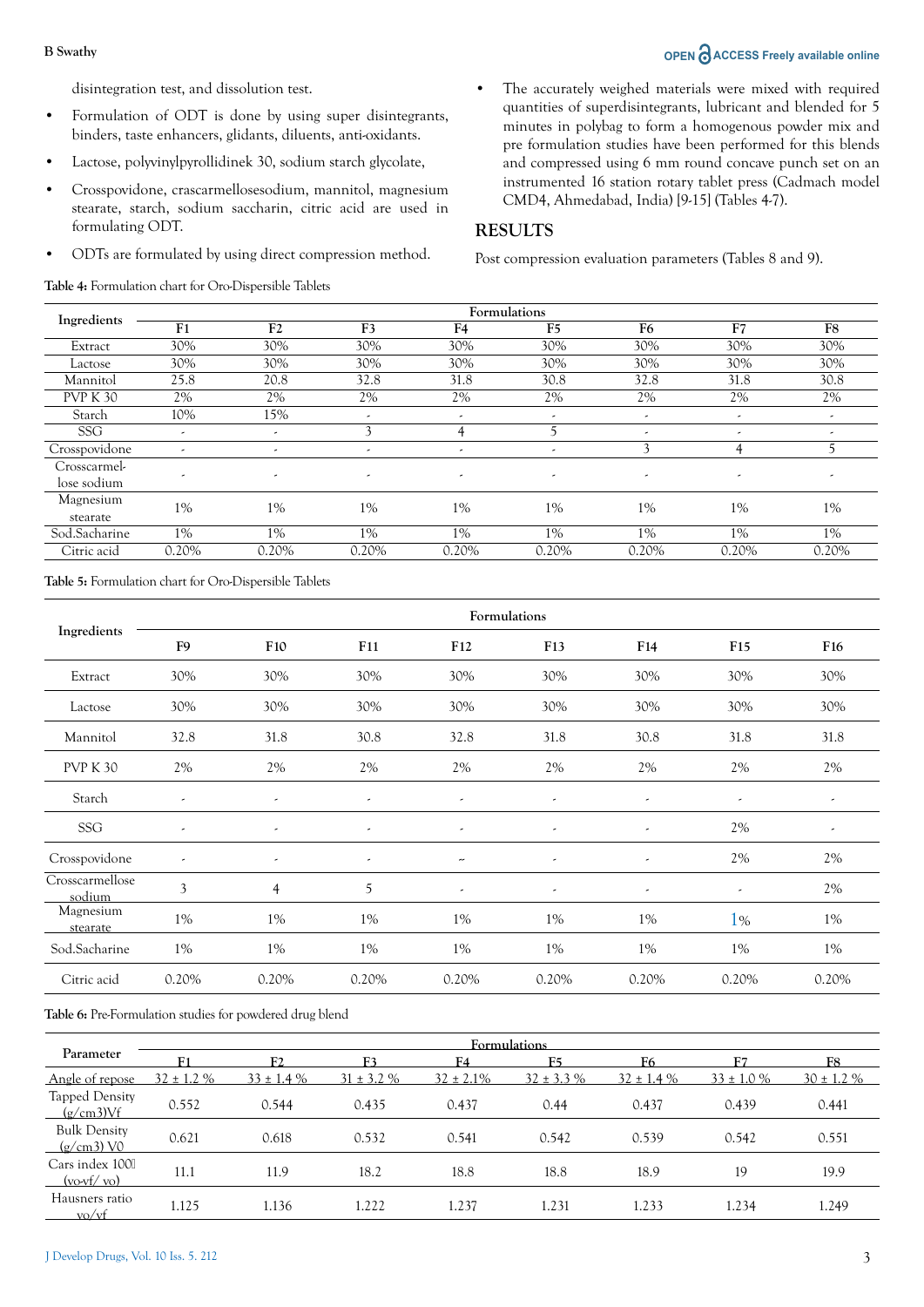# **Table 7:** Pre-formulation studies for powdered drug blend

| Parameter           | <b>Formulations</b> |                 |                 |                 |                 |                |                 |                 |
|---------------------|---------------------|-----------------|-----------------|-----------------|-----------------|----------------|-----------------|-----------------|
|                     | F9                  | <b>F10</b>      | F11             | F <sub>12</sub> | F13             | F14            | F <sub>15</sub> | F <sub>16</sub> |
| Angle of repose     | $30 \pm 1.2 \%$     | $31 \pm 1.2 \%$ | $29 \pm 1.2 \%$ | $30 \pm 1.2 \%$ | $29 \pm 1.2 \%$ | $31 \pm 1.4\%$ | $30 \pm 0.5 \%$ | $29 \pm 1.7 \%$ |
| Tapped Density      | 0.438               | 0.439           | 0.441           | 0.431           | 0.437           | 0.438          | 0.439           | 0.441           |
| <b>Bulk Density</b> | 0.536               | 0.53            | 0.544           | 0.561           | 0.549           | 0.531          | 0.531           | 0.537           |
| Cars index          | 18.2                | 17.1            | 18.9            | 23.1            | 20.4            | 17.5           | 17.3            | 17.8            |
| Hausners ratio      | 1.223               | .207            | 1.233           | 301             | .256            | 1.212          | 1.209           | 1.217           |

**Table 8:** Post compression evaluation parameter

|                              | <b>Formulations</b> |                |                |                |                |                |                |                |
|------------------------------|---------------------|----------------|----------------|----------------|----------------|----------------|----------------|----------------|
| Parameters                   | F <sub>1</sub>      | F <sub>2</sub> | F <sub>3</sub> | F4             | F <sub>5</sub> | F <sub>6</sub> | F7             | F8             |
| Weight varia-<br>tion        | $250 \pm 1.1$       | $250 \pm 0.8$  | $250 \pm 1.3$  | $250 \pm 0.7$  | $250 \pm 2.0$  | $250 \pm 0.6$  | $250 \pm 0.7$  | $250 \pm 1.0$  |
| Hardness                     | $3.2 \pm 0.22$      | $3.1 \pm 0.42$ | $3.0 \pm 0.85$ | $3.2 \pm 0.32$ | $3.3 \pm 0.01$ | $3.2 \pm 0.64$ | $3.1 \pm 0.21$ | $3.2 \pm 0.42$ |
| Friability                   | 0.82                | 0.92           | $0.86 \pm$     | 0.82           | 0.86           | 0.88           | 0.75           | 0.81           |
| Wetting time<br>(Sec)        | $39 \pm 0.8$        | $37 \pm 18$    | $23 \pm 1.0$   | $22 \pm 0.7$   | $21 \pm 0.8$   | $22 \pm 0.8$   | $22 \pm 1.8$   | $22 \pm 2.8$   |
| Absorption<br>ratio $(\%)$   | 92.07               | 97.06          | 98.05          | 97.06          | 97.01          | 98.09          | 96.03          | 97.45          |
| Disintegration<br>time (Sec) | $258 \pm 1.3$       | $209 \pm 0.8$  | $30 \pm 0.12$  | $26 \pm 0.18$  | $25 \pm 0.7$   | $31 \pm 0.9$   | $26 \pm 0.18$  | $25 \pm 0.6$   |

**Table 9:** Post compression evaluation parameter

|                              | Formulations   |                |                |                |                |                |                 |                 |
|------------------------------|----------------|----------------|----------------|----------------|----------------|----------------|-----------------|-----------------|
| Parameters                   | F9             | <b>F10</b>     | F11            | F12            | F13            | F14            | F <sub>15</sub> | F <sub>16</sub> |
| Weight varia-<br>tion        | $250 \pm 0.5$  | $250 \pm 0.7$  | $250 \pm 0.6$  | $250 \pm 0.23$ | $250 \pm 0.80$ | $250 \pm 0.32$ | $250 \pm 0.14$  | $250 \pm 0.53$  |
| Hardness                     | $3.3 \pm 0.31$ | $3.2 \pm 0.91$ | $3.2 \pm 0.01$ | $3.0 \pm 0.21$ | $3.2 \pm 0.44$ | $3.2 \pm 0.32$ | $3.2 \pm 0.61$  | $3.3 \pm 0.46$  |
| Friability                   | 0.82           | 0.83           | 0.84           | 0.86           | 0.88           | 0.89           | 0.80            | 0.81            |
| Wetting time<br>(Sec)        | $22 \pm 3.1$   | $22 \pm 0.5$   | $24 \pm 0.8$   | $23 \pm 0.7$   | $22 \pm 0.9$   | $28 \pm 0.8$   | $21 \pm 0.8$    | $21 \pm 0.1$    |
| Absorption<br>ratio $(\%)$   | 96.35          | 98.06          | 97.97          | 94.28          | 96.19          | 97.36          | 98.22           | 98.76           |
| Disintegration<br>time (Sec) | $25 \pm 0.8$   | $32 \pm 1.3$   | $29 \pm 2.8$   | $25 \pm 2.2$   | $33 \pm 2.9$   | $27 \pm 0.6$   | $25 \pm 2.1$    | $22 \pm 1.3$    |

# **DISCUSSION**

According to the evaluation parameters the formulation F16 was selected as optimized as the superdisintegrants crosspovidone and crasscarmellose sodium has shown a good and fast disintegration.

# **CONCLUSION**

In short, in view of the characteristics of pulmonary interstitial inflammation and fibrosis in patients with COVID-19 during recovery period, this study plans to establish an effective treatment program for pulmonary fibrosis/dysfunction in COVID-19 to promote the rehabilitation of patients. The study results would not only provide new methods for the treatment of pulmonary fibrosis due to COVID-19 and information for further understanding the natural history of COVID-19, but provide a potential strategy for treating pulmonary fibrosis caused by other etiologies.

# **ACKNOWLEDGMENTS**

### None

# **CONFLICTS OF INTEREST**

The authors declare that there are no conflicts of interest.

### **REFERENCES**

- 1. [Goldman P. Herbal medicines today and the roots of modern](https://doi.org/10.7326/0003-4819-135-8_part_1-200110160-00010)  [pharmacology. Ann Intern Med. 2001; 16\(135\):594-600.](https://doi.org/10.7326/0003-4819-135-8_part_1-200110160-00010)
- 2. [Herbal and Traditional Medicine. 2nd International Conference.](https://www.omicsonline.org/conferences-list/benefits-of-herbal-medicine)  [Benefits of Herbal Medicine. 2019 MENA Plaza Hotel](https://www.omicsonline.org/conferences-list/benefits-of-herbal-medicine)
- 3. Souravroy. Why is a novel drug delivery system important for herbal or ayurvedic medicines.
- 4. [Musthaba SM, Baboota S, Ahmed S, Ahuja A, Ali J. Status of novel](https://doi.org/10.1517/17425240902980154)  [drug delivery technology for phytotherapeutics. Expert Opin Drug](https://doi.org/10.1517/17425240902980154)  [Deliv. 2009;6 :625–637.](https://doi.org/10.1517/17425240902980154)
- 5. [Charman WN, Chan HK, Finnin BC, Charman SA. Drug delivery:](https://doi.org/10.1002/(SICI)1098-2299(199903/04)46:3/4%3C316::AID-DDR18%3E3.0.CO;2-E)  [A key factor in realising the full therapeutic potential of drugs. Drug](https://doi.org/10.1002/(SICI)1098-2299(199903/04)46:3/4%3C316::AID-DDR18%3E3.0.CO;2-E)  [Dev Res. 1999; 46: 316–327.](https://doi.org/10.1002/(SICI)1098-2299(199903/04)46:3/4%3C316::AID-DDR18%3E3.0.CO;2-E)
- 6. [Dhiman A., Nanda A, Ahmad S., "Novel Herbal Drug Delivery](https://doi.org/10.1517/17425240902980154)  [System \(NHDDS\): the need of Hour". IPCBEE 2012; 49:](https://doi.org/10.1517/17425240902980154) 171-175.
- 7. Kumar K, AK Rai. Miraculous therapeutic effects of herbal drugs using novel drug delivery systems. IRJP. 2012; 3(2): 27-30.
- 8. Bhokare SG, Dongaonkar CC, Lahane SV. Herbal novel drug delivery: A review. World J Pharm Pharma Sci. 2016; 5(8).